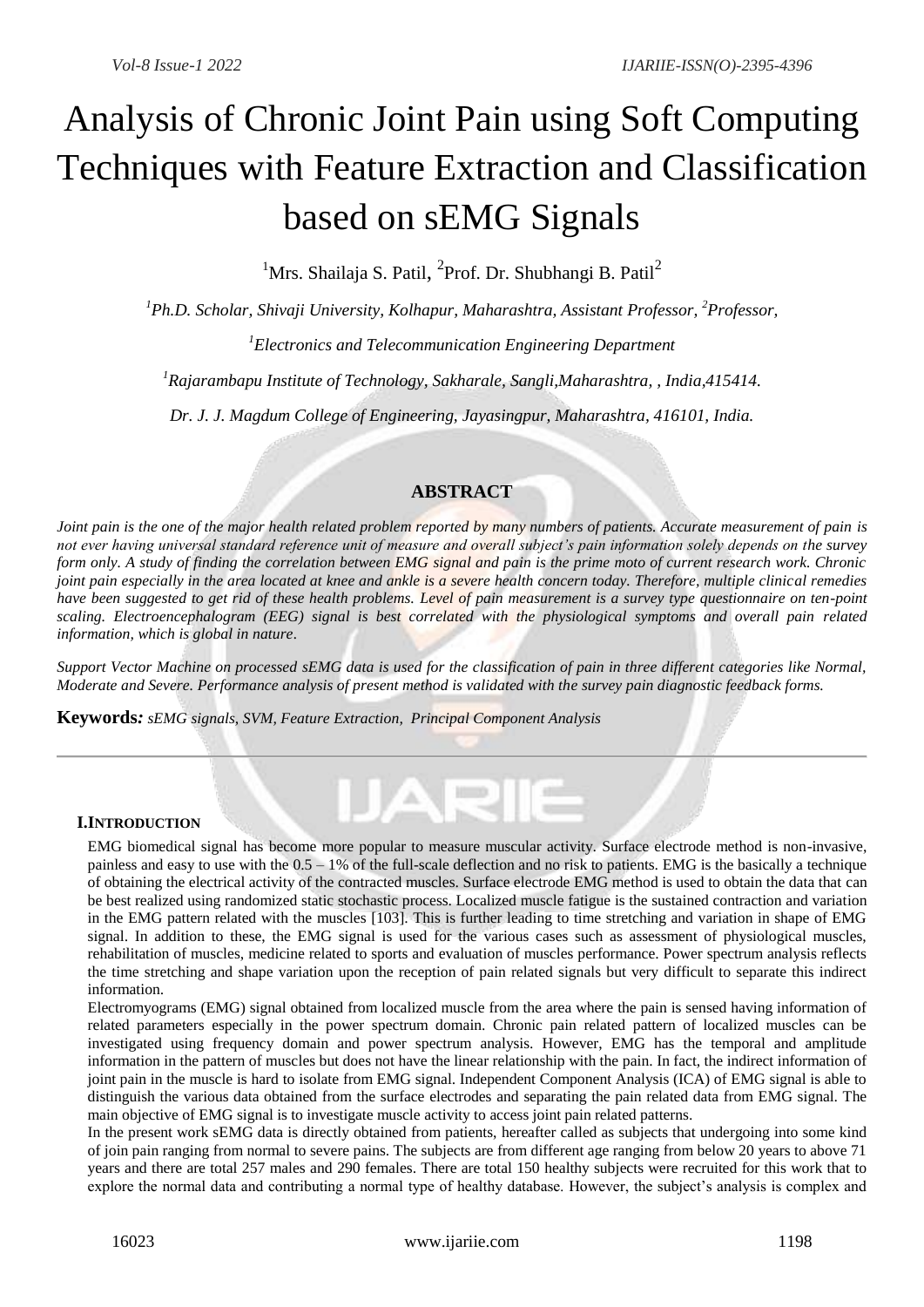critical that require even large type of datasets. Datasets classification with or without prior information has been used in many research problems of unsupervised classification. Problem of classification is hard in case of joint pain assessment [81].

#### **II LITERATURE REVIEW**

The papers referred for the research work are reviewed here.

Xin Shi, Pengjie Qin et al. proposed feature extraction method based on Principal Component Analysis to improve speed of the classification model and got 3-dimensional eigenvectors and Wavelet Packet Transform to decompose SEMG signals of three muscles of lower limb and got 24 –dimensional eigenvector. Authors adopted scale unscented Kaltman filter (SUKF) and neural network (NN) for lower limb motion classification and showed average accuracy of 93.7%. [2].

J. Mendes, M. Freitas et al. presented comparative study between dimensionality reduction and feature selection to classification problem of six hand gestures by SEMG signal.[3]. The armband with 8 channels was used to acquire signals. Total 29 features from time and frequency domain were extracted. Two methods were presented, first method used Quadratic Discriminant Analysis (QDA) classifier for dimensionality reduction and 80 attributes from Principal Component Analysis (PCA) resulting in 84% accuracy. In second method with 112 attributes and a non-linear SVM with Gaussian Kernel resulted in 91% accuracy. After comparison it is concluded as dimensionality reduction approach presented less computational cost whilst has a lower accuracy compared with feature selection approach.

Somayeh Aftasiabi, Reza Boostani et al. did Quantitative pain measurement using Electroencephalogram (EEG) in five levels.Participants were executed the Cold-Pressor Test (CPT) along with the EEG recordings. Bayesian Optimized support vector machine (BSVM) is was trained at each node of decision tree. Result provided 93.33 % accuracy for five classes. Total 12 features from ALPHA rhythm of EEG namely Mean, Median (. 5 quantile ), Trimmed Mean, Skewness, Standard Deviation, Kurtosis, Trimmed SD,α band power, Variance, Area under curve, Negentropy, Range were extracted.[4]

Zengyi Qin, Zhenyu Jiang et.al.proposed deep learning based approach for quantifying the tremor severity of Parkinson's disease (PD) based on surface electromyography sEMG. They designed the S-Net, a light weight and computational efficient convolutional neural network. They used MDS-UPDRS- Movement disorder society-Unified Parkinson's Disease Rating Scale evaluation metrics for quantification of PD tremor severity using sEMG signals.[5]

Wei Song, Qingquan Han et al. proposed wearable smart sEMG recorder integrated gradient boosting decision tree (GBDT) based hand gesture recognition.SEMG signal is collected using a neural signal acquisition analog front end (AFE) chip. The GBDT based neural signal processing unit (NSPU) was implemented on FPGA near the AFE. Extracted features were classified into four categories viz, Time Domain Related Features, Frequency domain features, Autoregression coefficient, Wavelet transformation and others. Selected features were Mean Absolute Value, Simple Square Integral, Minimum Value, Maximum Value, Standard Deviation, Average Amplitude Change, Zero Crossing, Slope Sign Change, Willison Amplitude. Total 12 gestures were recognized with 91% accuracy.[6]

Wenjing Du , Olatunji Mumini Omisore et al. used SEMG surface Electromyography to recognize Chronic Low Back Pain in persons with non-specific symptoms.[7] subjects are asked to perform four functions as forward and backward bending and forward bending, right lateral and left lateral flexion. Total 31 features (19 time-domain and 12 frequency domain) have been extracted from SEMG signals and support vector machine classification is used. The method achieved CLBP accuracy of 98.04%,91.3%,96.15% and 93.33% respectively.

J. Ryu, B. H. Lee et a. presented lower-limb motion detection with top and slope (TAS) feature extraction algorithm using SEMG. The system was divided gait sub phase detection, locomotion mode recognition and mode change detection with detection accuracy 8%,5% and 4% respectively. They implemented sEMG feature extraction algorithm such as Mean Absolute Value, Root Mean Square, Variance, Zero Crossing,simple linear Slope Sign Change, Willison Amplitude and Integrated EMG. They also implemented Linear discriminate analysis classifier. It applied a sEMG activity variation of the EMG signal to a feature value which reflected into better timing characteristics of sEMG signal.<sup>[8]</sup>

Youngjin Na, Changmok Choi et al. proposed new method to estimate joint Force using a biomechanical muscle model and peaks of Surface Electromyography. The SEMG measurement was carried out from the first dorsal interosseous muscle during isometric index finger abduction. The SEMG peaks were used as the input of the biomechanical muscle model which is a transfer function to generate the force. The developed method was compared with mean absolute value (MAV) and it is concluded as performance of the developed method is  $(0.94 \pm 0.03)$  was better than MAV  $(0.90\pm0.02)$ . The author recommended developed method for quantitative analysis of muscle activities based on SEMG. [9]

#### **III SURFACE EMG ACQUISITION**

Surface EMG acquired with Four-electrode array (Spes Medica, Battipaglia, Italy),  $5 \times 1$  mm with10-mm Inter-Electrode Distance (IED) electrodes and spacing between each electrode was 10mm covering surface of skin. Signal sampled with 1024 sampling rate with resolution of 5 mV and 8-bit bit Analog to Digital Converter (ADC). Band-pass filter of second order is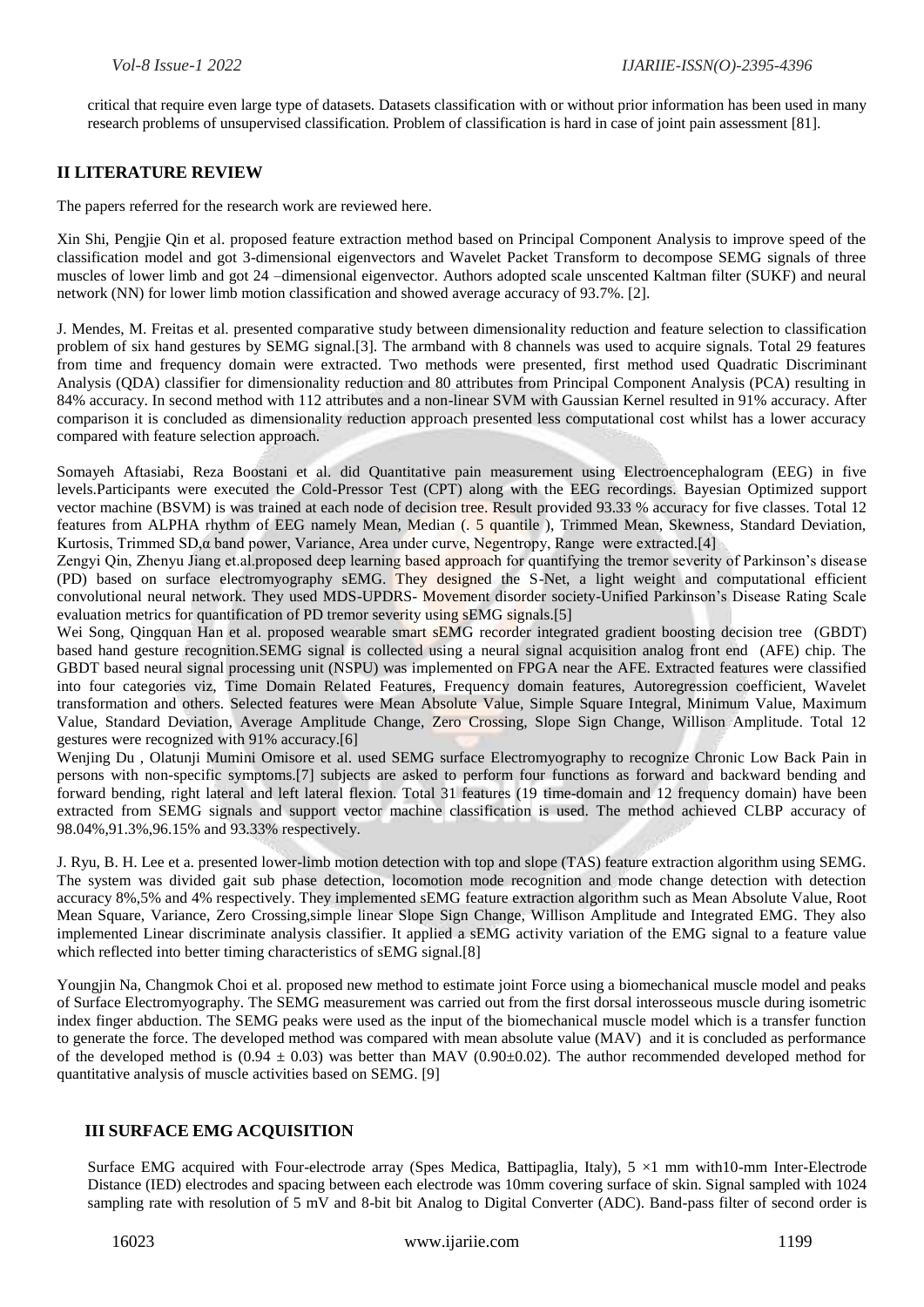used with cut of frequency of 20 Hz to 500 Hz. A surface electrode type of EMG has a set of array pattern of surface electrodes, EMG signal amplifier and Computer system along with analog to digital converter. Surface electrodes available in the different shape, sizes and diameters, may be unipolar or bipolar in nature [10].

#### **IV EXPERIMENTAL PLATFORM FOR DATA ACQUISITION**

#### HARDWARE METHODOLOGY

National Instruments Educational Laboratory Virtual Instrumentation Suite II Series (NI ELVIS II Series) is used for data acquisition. The hardware, software approach is vital in order to implement the SEMG in real time. NI ELVIS II Series has provided optional Lab-VIEW-based software instruments and a custom-designed workstation and prototyping board to provide the functionality of a suite of common laboratory instruments. NI ELVIS II Series has two-Wire and Three-Wire Current Voltage Analyzer with variable power supplies as shown in figure 1. NI ELVIS II Series having full supports for the various fields of engineering, physical sciences, and biological sciences laboratories, basic electronics and circuit design etc. Also supports full testing, measurement, and data-logging capabilities of NI ELVIS II Series Prototyping Board that provides greater flexibility to build any electronic circuits. It has tools such as the Bode Analyzer and Dynamic Signal Analyzer for real time analysis. There are sets of sensors and transducer measurements along with the signal conditioning. [11]



#### SOFTWARE METHODOLOGY

Electromyography, or EMG, involves acquiring and studying the electrical activity of muscles. The instrument used to measure the contraction of muscles is called an electromyography but the term EMG sensor is often used as well. An electromyography measures the electric potential generated by muscle cells and this recorded voltage is called an electromyogram. EMG signals are of interest to the developers of prosthetic devices, such as artificial limbs, and this is called myoelectric prosthesis. EMG is also found in bio-instrumentation, as a clinical diagnostic tool to identify neuromuscular diseases, assisted control in aircrafts, and unvoiced speech recognition. The QNET Myoelectric trainer shown in Figure 2 includes a two-electrode electromyography with a grounding strap and a servo. The on-board processed EMG signal can be measured and the servo can be driven by the PWM. Through EMG signal processing and control, the clamp on the servo can be opened and closed through muscle contraction, similarly to myoelectric prosthesis.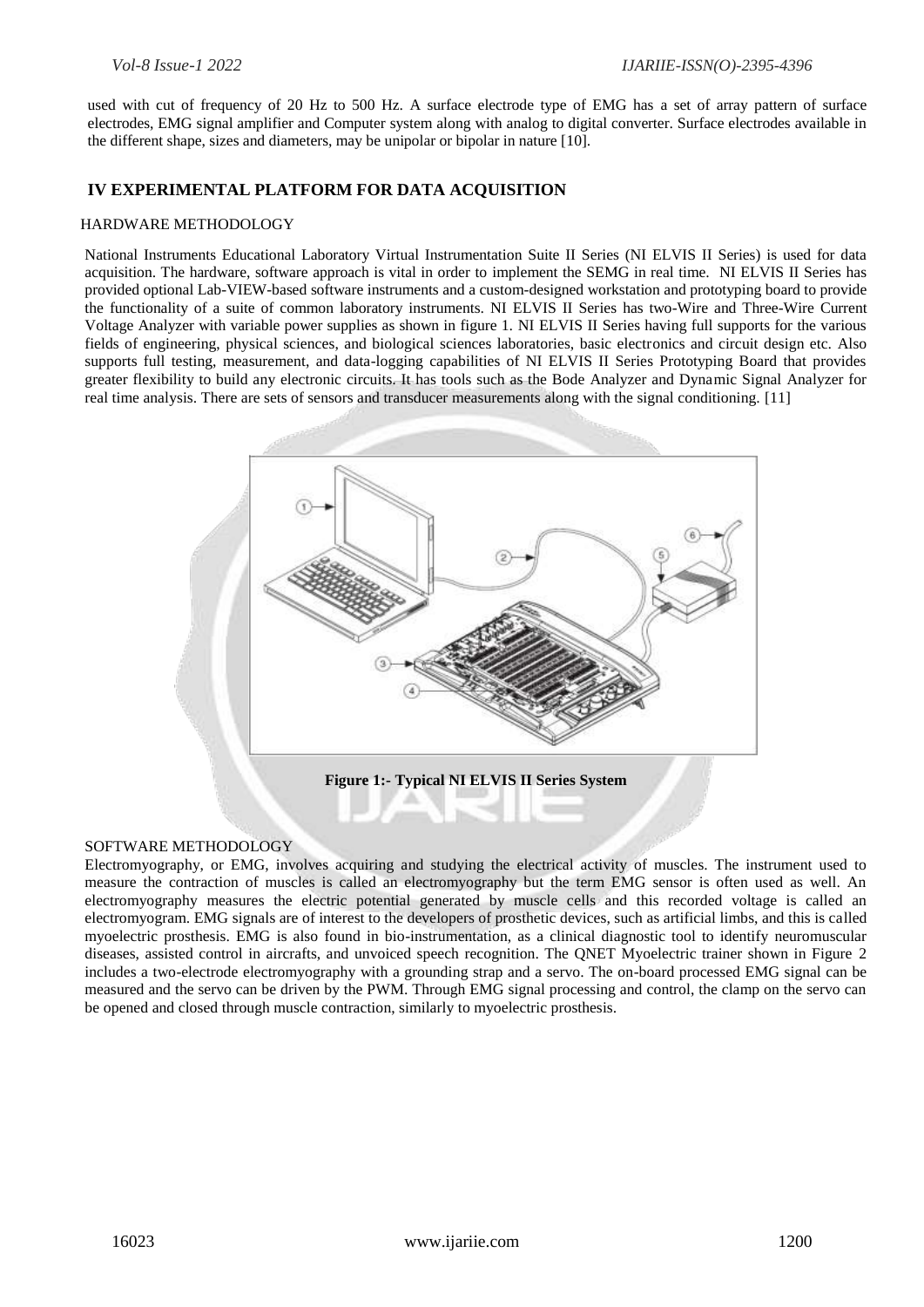

**Figure 2. Myoelectric board to acquire SEMG**

The electromyogram acquired from the EMG is very qualitative. It depends greatly on how the sensor is placed, how close it is to the muscle, and what muscle is being measured. EMG signals are very noisy and have a small amplitude, usually ranging around 5 mV. It can contain frequencies ranging from 10 Hz to 1 kHz.

To remove some of the noise, the electrodes on the myoelectric board include a differential amplifier as well as a local band-pass filter. The EMG signal received from the instrument is isolated and amplified on the myoelectric board. The set-up is shown in figure 3.



#### **EMG SENSOR SETUP**

The electromyogram acquired from the EMG is very qualitative. It depends greatly on how the sensor is placed, how close it is to the muscle, and what muscle is being measured. A typical EMG signal is shown in the first plot of Figure 4. As illustrated, EMG signals are very noisy and have a small amplitude, usually ranging around  $5 \text{ mV}$ . It can contain frequencies ranging from 10 Hz to 1 kHz. To remove some of the noise, the electrodes on the QNET myoelectric trainer include a differential amplifier as well as a local band-pass filter. See Reference [12] for the common mode rejection ratio (CMRR) and filter specifications of the electromyograph. The EMG signal received from the instrument is isolated and amplified on the QNET myoelectric trainer circuit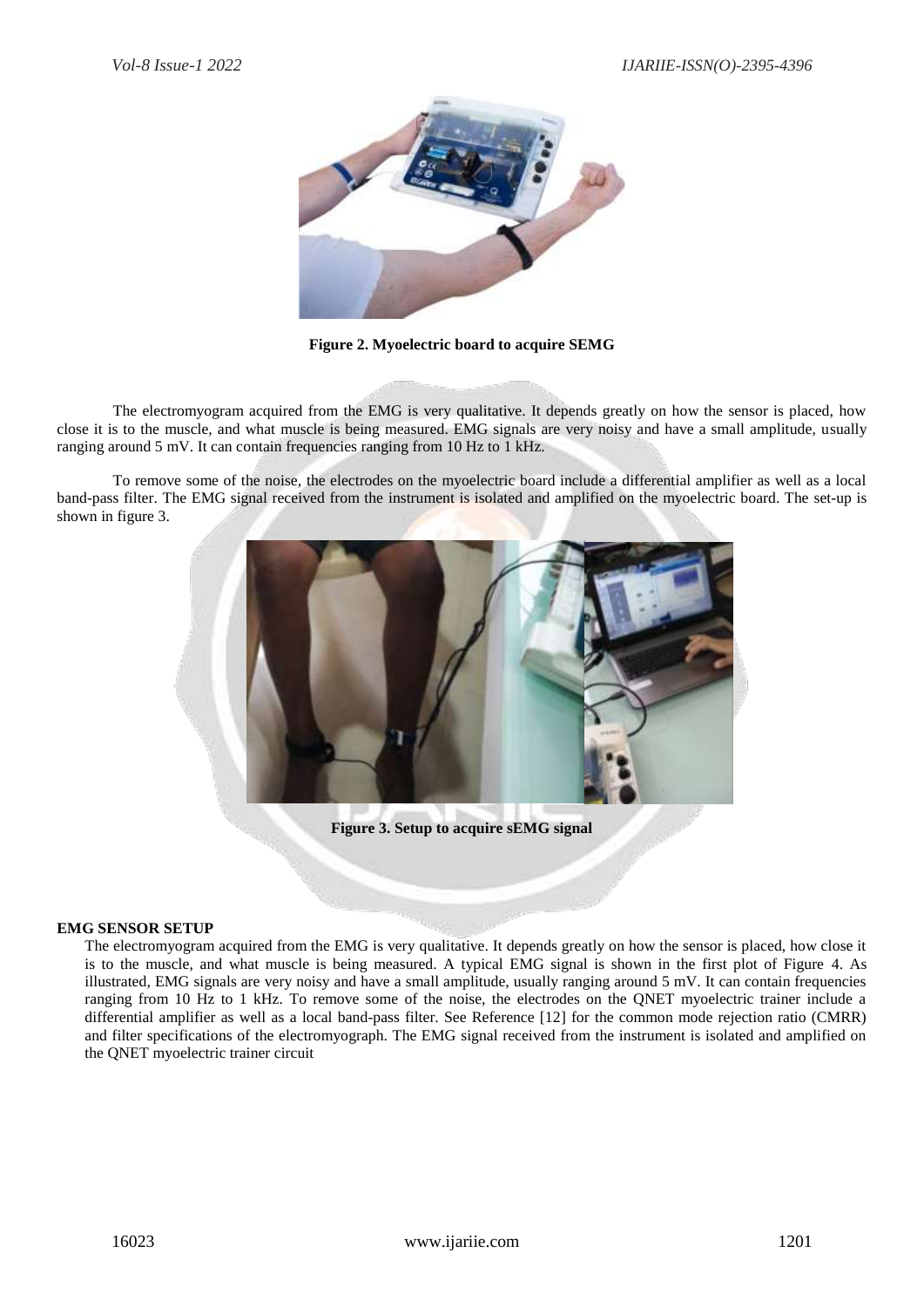

**Figure 4:- Measured and processed EMG signal**

### **V FEATURE EXTRACTION**

#### **Principle Components Analysis (PCA)**

PCA is one of the most used linear dimensionality reduction technique. When using PCA, we take as input our original data and try to find a combination of the input features which can best summarize the original data distribution so that to reduce its original dimensions. PCA is able to do this by maximizing variances and minimizing the reconstruction error by looking at pair wised distances. In PCA, our original data is projected into a set of orthogonal axes and each of the axes gets ranked in order of importance. PCA is an unsupervised learning algorithm; therefore it doesn't care about the data labels but only about variation. This can lead in some cases to misclassification of data.

#### **Independent Component Analysis (ICA)**

ICA is a linear dimensionality reduction method which takes as input data a mixture of independent components and it aims to correctly identify each of them (deleting all the unnecessary noise). Two input features can be considered independent if both their linear and not linear dependence is equal to zero. Independent Component Analysis is commonly used in medical applications such as EEG and MRI analysis to separate useful signals from unhelpful ones.

#### **VI ANALYSIS AND INTERPRETATION FOR CATEGORIZATION OF CHRONIC JOINT PAIN**

#### **Generating EMG Data file**

Surface Electrode EMG signal have been acquired using NI ELVIS board for varied range of patients categorized into normal, medium and sever chronic join pain. The real time EMG signal data has been exported to excel file and file is saved in computer memory for further processing. Normal category has total 150 patient data. Medium category has total 190 patient data. Sever category has total 207 patient data. Thus, the database has 547 patient data those are categorized into three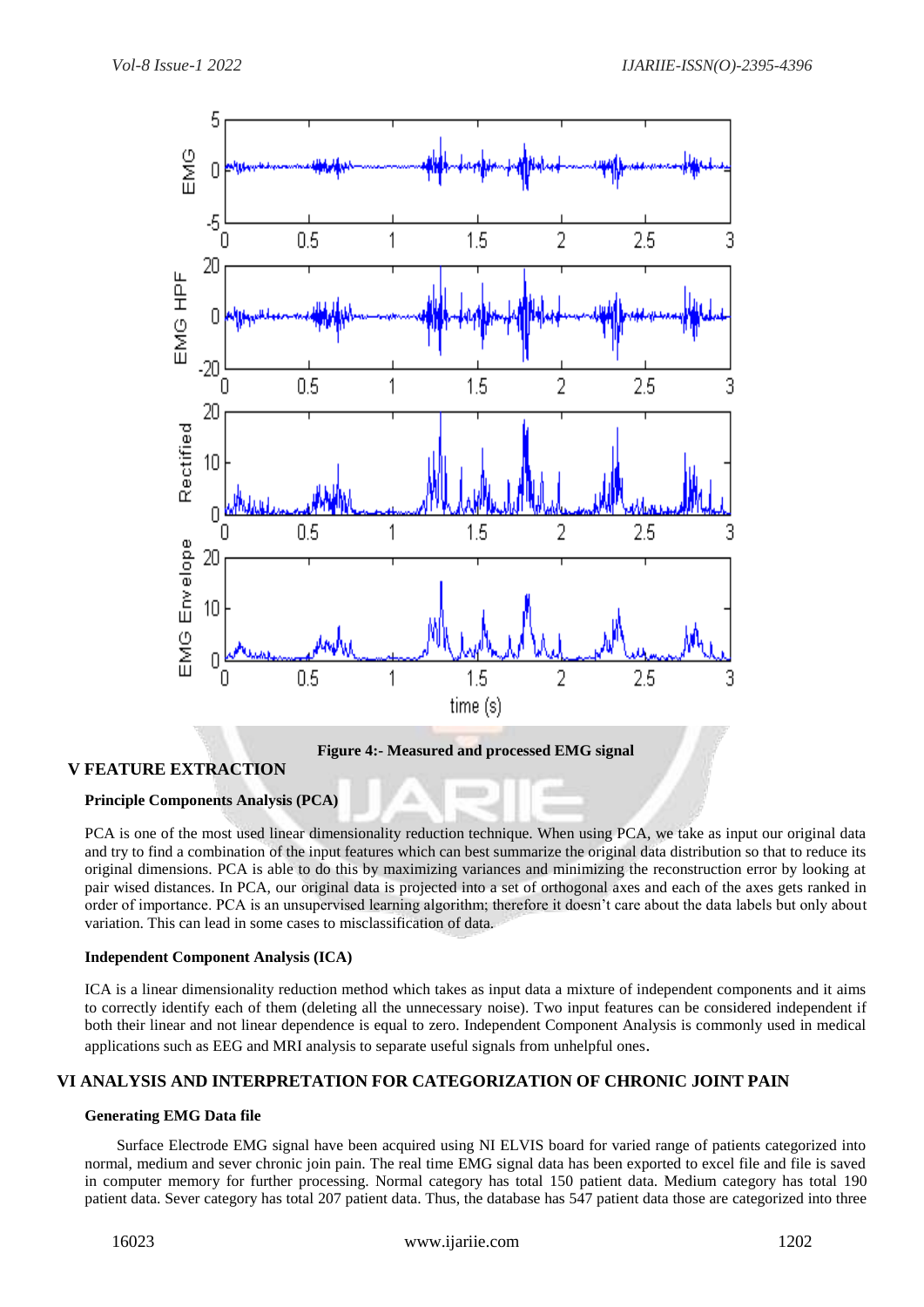categories. Precautions have been taken during recording and data exporting of Surface EMG signal data to the excel file, so that signal to noise ratio become moderate and optimum. Data from excel file is imported using MATLAB scripting program and extracted data is saved as mat file for further processing of data. Thus, the systematic database file is created for the chronic pain detection.

#### **Analysis and Processing of EMG Signal Data file**



#### **Figure 4:- Obtaining clean EMG signal data**

Surface Electrode EMG signal have been acquired using NI ELVIS board for the pain detection. Surface EMG signal data file is loaded into the MATLAB environment for the detection and category of chronic join pain as shown in figure 4. Sampling frequency set to 1024 Hz during acquisition of surface EMG signal. A band pass filter is designed to remove out noise present in the EMG signal. The parameters of the band pass filter are given in table 1.

| Fstop1       | 15                                                                                               | <b>First Stopband Frequency</b>     |
|--------------|--------------------------------------------------------------------------------------------------|-------------------------------------|
| Fpass1       | 25                                                                                               | <b>First Passband Frequency</b>     |
| Fpass2       | 450                                                                                              | <b>Second Passband Frequency</b>    |
| Fstop2       | 490                                                                                              | <b>Second Stopband Frequency</b>    |
| Dstop1       | 0.001                                                                                            | <b>First Stopband Attenuation</b>   |
| <b>Dpass</b> | 0.057501127785                                                                                   | <b>Passband Ripple</b>              |
| Dstop2       | 0.0001                                                                                           | <b>Second Stopband Attenuation</b>  |
| dens         | 40                                                                                               | <b>Density Factor</b>               |
| $\mathbf N$  | 50                                                                                               | Order of filter                     |
| $f_0$        | 0.0292968750000000;<br>[0;<br>0.0488281250000000;<br>0.878906250000000;<br>0.957031250000000; 1] | pair of normalized frequency points |
| $A_0$        | [0; 0; 1; 1; 0; 0]                                                                               | Desired amplitude at point          |
| W            | [57.5011277850000; 1;<br>575.011277850000]                                                       | Weights                             |

#### **Table 1:- Band Pass Filter Parameters**

#### **VI FEATURE EXTRACTION AND ANALYSIS**

Features are extracted from the three type of EMG data categorized (table 2) are clean EMG data, Normalized EMG data and Extracted function EMG data (see table 3). 10 features have been extracted (table 4) for the three set of three data-set mention above.

**Mean**: - Average or mean value of data set.

$$
mean = \frac{1}{N} \sum_{i=0}^{N-1} x_i
$$
\n(1)

 $N =$  Total Number of data or Length of Sequence.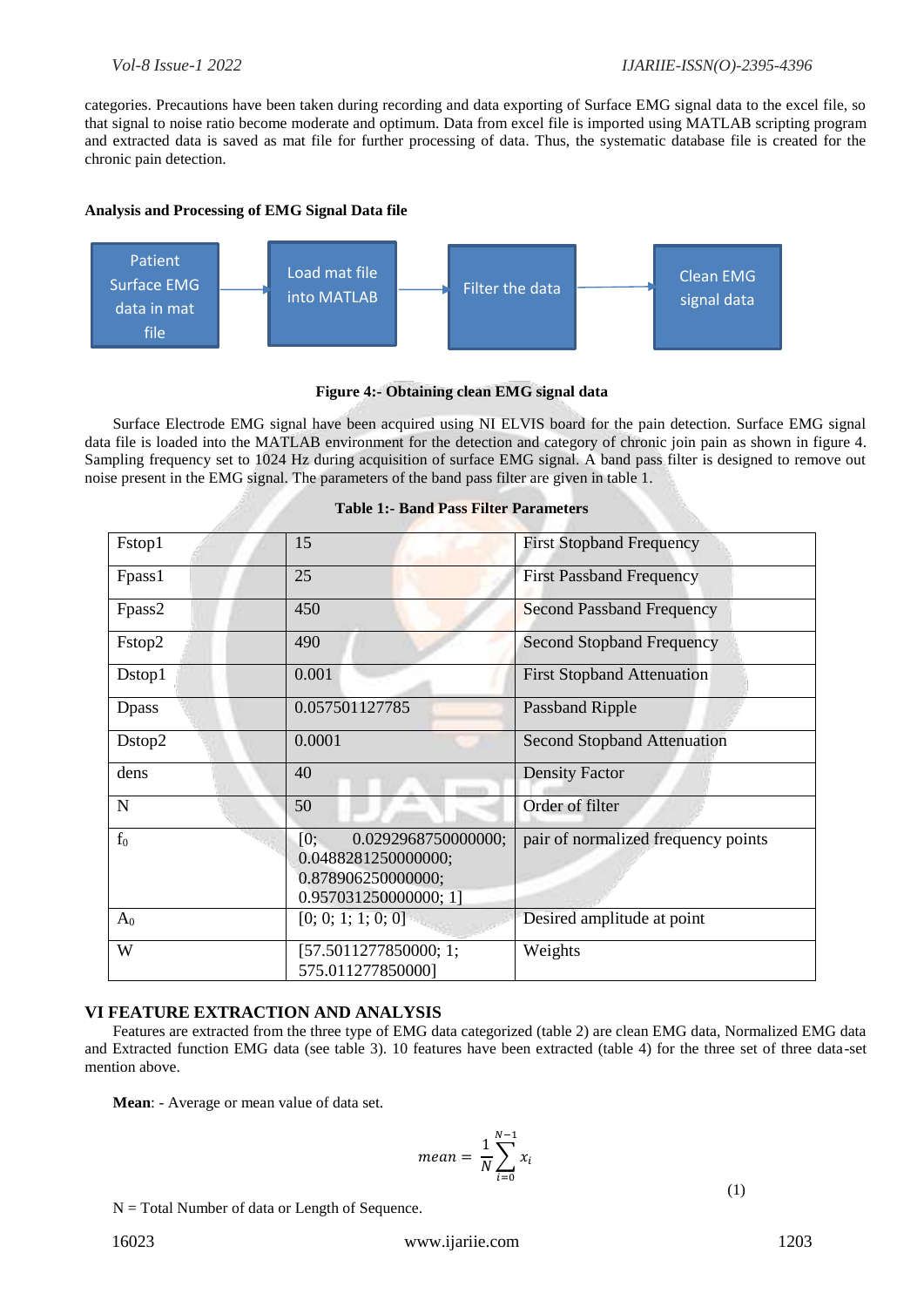(4)

**Standard Deviation:** - Standard deviation of data sequence is calculated. The  $\bar{x}$  is the mean value of data sequence, calculated using equation number (5.5).

$$
s = \left(\frac{1}{n-1} \sum_{i=1}^{n} (x_i - \overline{x})^2\right)^{\frac{1}{2}}
$$
 (2)

**Mean of absolute values of first difference**: - Mean value of absolute of difference between two successive sample data is calculated.

$$
mean\_abso\_First\_diff = \frac{1}{N} \sum_{i=0}^{N-1} abs |(x_{i+1} - x_i)|
$$
\n(3)

**Mean of absolute values of Second difference**: - Mean value of absolute of difference between two alternate successive sample data is calculated.

$$
mean\_abso\_Second\_diff = \frac{1}{N} \sum_{i=0}^{N-1} abs |(x_{i+2} - x_i)|
$$

**Maximum Value**: - Maximum value of EMG signal data set.

**Minimum Value**: - Minimum value of EMG signal data set.

**Range**: - Difference between Maximum and Minimum value is the range of EMG signal Data set.

**Minimum to Total Sample Ratio:** - It is the ratio of Minimum value of EMG signal data to the total number of samples in that data set.

**Maximum to Total Sample Ratio:** - It is the ratio of Maximum value of EMG signal data to the total number of samples in that data set.

**Median**: - Median value of EMG data set.

| <b>Sr. No.   MATLAB Variable Name</b> | Description                        |
|---------------------------------------|------------------------------------|
| X(:,1)                                | <b>EMG</b> data                    |
| X(:, 2)                               | Normalized EMG data                |
| X(:,3)                                | <b>Extracted Function EMG Data</b> |

#### **Table 2:- Three Data-Set of EMG signal**

#### **Table 3:- 10 Features Extracted from EMG data-Set**

| Sr. No.        | <b>MATLAB Variable Name</b> | <b>Description</b>                           |
|----------------|-----------------------------|----------------------------------------------|
|                | Feature $(P,1)$             | mean                                         |
| $\mathfrak{D}$ | Feature $(P,2)$             | Standard deviation                           |
| $\mathcal{E}$  | Feature $(P,3)$             | mean of absolute values of first difference  |
| $\overline{4}$ | Feature $(P,4)$             | mean of absolute values of second difference |
| 5              | Feature $(P, 5)$            | $\overline{\text{minimum}}$ value            |
| 6              | Feature $(P, 6)$            | maximum value                                |
| 7              | Feature $(P,7)$             | range                                        |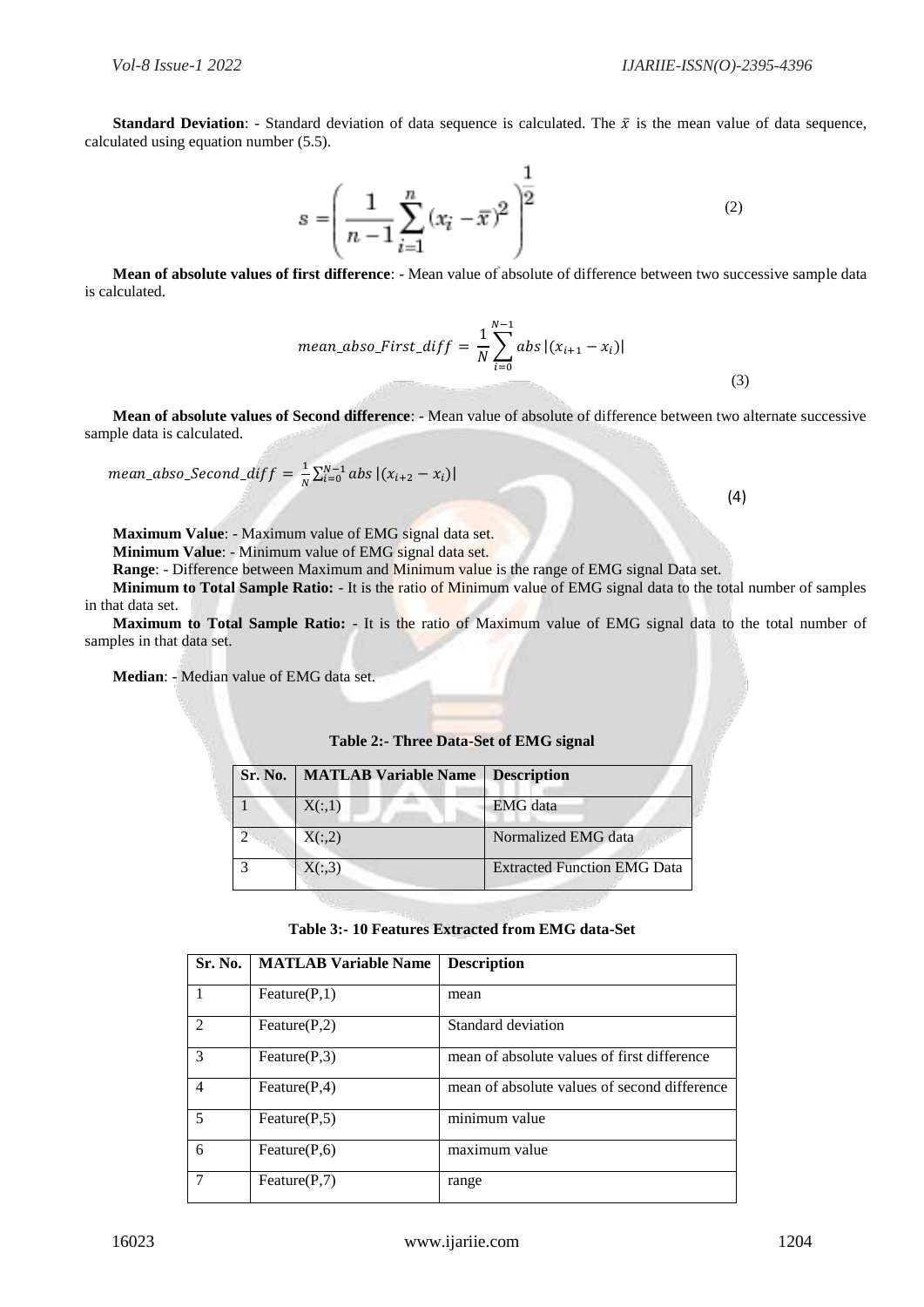| 8                                         | Feature $(P, 8)$                      | minRat |  |  |  |  |
|-------------------------------------------|---------------------------------------|--------|--|--|--|--|
| $\mathbf Q$                               | Feature $(P,9)$                       | maxRat |  |  |  |  |
| 10                                        | Feature $(P,10)$                      | median |  |  |  |  |
|                                           | $P=1$ for EMG data set.               |        |  |  |  |  |
| $P=2$ for Normalized EMG data set         |                                       |        |  |  |  |  |
| $P=3$ for Extracted Function EMG Data set |                                       |        |  |  |  |  |
|                                           | Feature is a 3 by 10 matrix data set. |        |  |  |  |  |

#### **VII Classification performance of SVM**

Classification of feature into the normal, medium and severe category is done by using the Support Vector Machine (SVM). Performance of each of classifier is the vital key for final classification of patient. It has categorized into groups and SVP trained for the detection of three kind of features corelated to classification of patient. Validation of classifier is essential that guarantees the performance of support vector machine. Initial performance evaluated and then training is started for each of cross indices (k=50). The performance of support vector machine after training is given in table 4. The performance for the three-group problem is not provide the enough information of the patient pain category but performance of detecting Severe patients from the selected population is higher than the other two population. Finally, the confusion matrix is obtained where the column represents three-groups of pain (15 each ) and row represents the classifier prediction (see table 5 to7). The standard set of databases for the training of support vector machine creates the alpha parameters and every time training is repeated produces the approximate same parameters with minimum error and with few cases of exceptions. It is conformal training data used to classify the patient into three groups using SVM classifier after the successful training.

| <b>Patient Code</b> | Normal SVM CP | Medium SVM CP | Severe SVM CP |
|---------------------|---------------|---------------|---------------|
| $\mathbf{1}$        | 53.33         | 46.66         | 60            |
| $\overline{2}$      | 53.33         | 46.66         | 60            |
| $\overline{3}$      | 46.66         | 46.66         | 66.66         |
| $\overline{4}$      | 53.33         | 46.66         | 60            |
| 5                   | 53.33         | 46.66         | 60            |
| 6                   | 53.33         | 46.66         | 60            |
| 7<br>53.33          |               | 46.66         | 60            |
| 8                   | 53.33         | 46.66         | 60            |
| 9                   | 53.33         | 46.66         | 66.66         |
| 10                  | 60            | 46.66         | 53.33         |
| 11                  | 53.33         | 46.66         | 60            |
| 12                  | 53.33         | 46.66         | 60            |
| 13<br>53.33         |               | 46.66         | 60            |
| 14                  | 53.33         | 46.66         | 60            |
| 15                  | 53.33         | 46.66         | 60            |

#### **Table 4:- Accurate performance of SVP**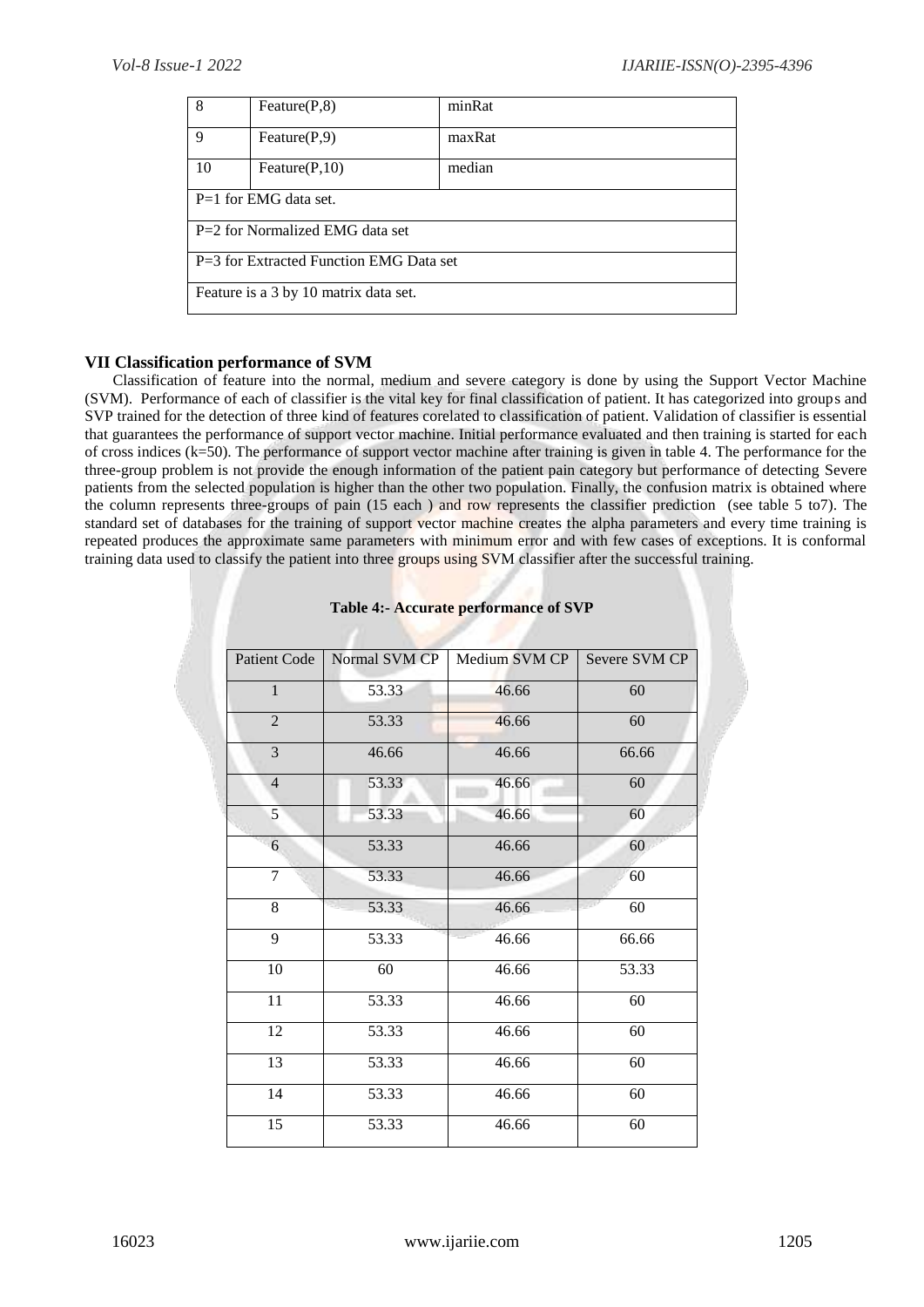| Rows           | Normal SVM           | Medium SVM           | Severe SVM           |
|----------------|----------------------|----------------------|----------------------|
| 1              | $-0.267416554293535$ | 0.123894629795402    | 0.153918914085087    |
| $\overline{2}$ | $-0.218187456663535$ | 0.162021770110978    | 0.102497754293909    |
| 3              | -0.202715096879748   | 0.121221926374909    | 0.113578124728895    |
| 4              | -0.204297907088344   | 0.128759051798433    | 0.106934602489861    |
| 5              | -0.294268890202384   | 0.155365146300526    | 0.139437448373366    |
| 6              | 0.128096987526808    | -0.273241877536594   | 0.139341640819491    |
| $\overline{7}$ | 0.134424074184706    | $-0.258605133727450$ | 0.129150647367751    |
| 8              | 0.147634689909611    | -0.275088869590729   | 0.130932618231246    |
| 9              | 0.134644102528691    | $-0.263695568092367$ | 0.134723730009765    |
| 10             | 0.142779925296704    | -0.267257488231639   | 0.102818575785441    |
| 11             | 0.113735816546234    | 0.130937398596178    | $-0.275056669222009$ |
| 12             | 0.143742181562357    | 0.119828442979816    | $-0.214144179118535$ |
| 13             | 0.129261510136715    | 0.155866435925627    | $-0.316266309821667$ |
| 14             | 0.112566617435720    | 0.115397116052185    | $-0.225359861501617$ |
| 15             | 0.110566617435720    | 0.124597019244726    | -0.222507036520986   |

**Table 5:- Alpha parameter for SVM classifier after training (Patient Normal )**

#### **Table 64:- Alpha parameter for SVM classifier after training (Patient Medium )**

| Rows           | Normal SVM           | Medium SVM         | <b>Severe SVM</b>    |
|----------------|----------------------|--------------------|----------------------|
| 1              | -0.295070755712072   | 0.123894629795402  | 0.153918914085087    |
| $\overline{2}$ | $-0.267563649347735$ | 0.162021770110978  | 0.102497754293909    |
| 3              | -0.218157872552098   | 0.121221926374909  | 0.113578124728895    |
| $\overline{4}$ | -0.219017729704853   | 0.128759051798433  | 0.106934602489861    |
| 5              | $-0.316310570224463$ | 0.155365146300526  | 0.139437448373366    |
| 6              | 0.125281683231226    | -0.273241877536594 | 0.139341640819491    |
| 7              | 0.129745819798153    | -0.258605133727450 | 0.129150647367751    |
| 8              | 0.142210851455694    | -0.275088869590729 | 0.130932618231246    |
| 9              | 0.130905442693735    | -0.263695568092367 | 0.134723730009765    |
| 10             | 0.161595353471049    | -0.267257488231639 | 0.102818575785441    |
| 11             | 0.139794246642182    | 0.130937398596178  | -0.275056669222009   |
| 12             | 0.112499130372277    | 0.119828442979816  | -0.214144179118535   |
| 13             | 0.138695118028576    | 0.155866435925627  | $-0.316266309821667$ |
| 14             | 0.123883459394967    | 0.115397116052185  | -0.225359861501617   |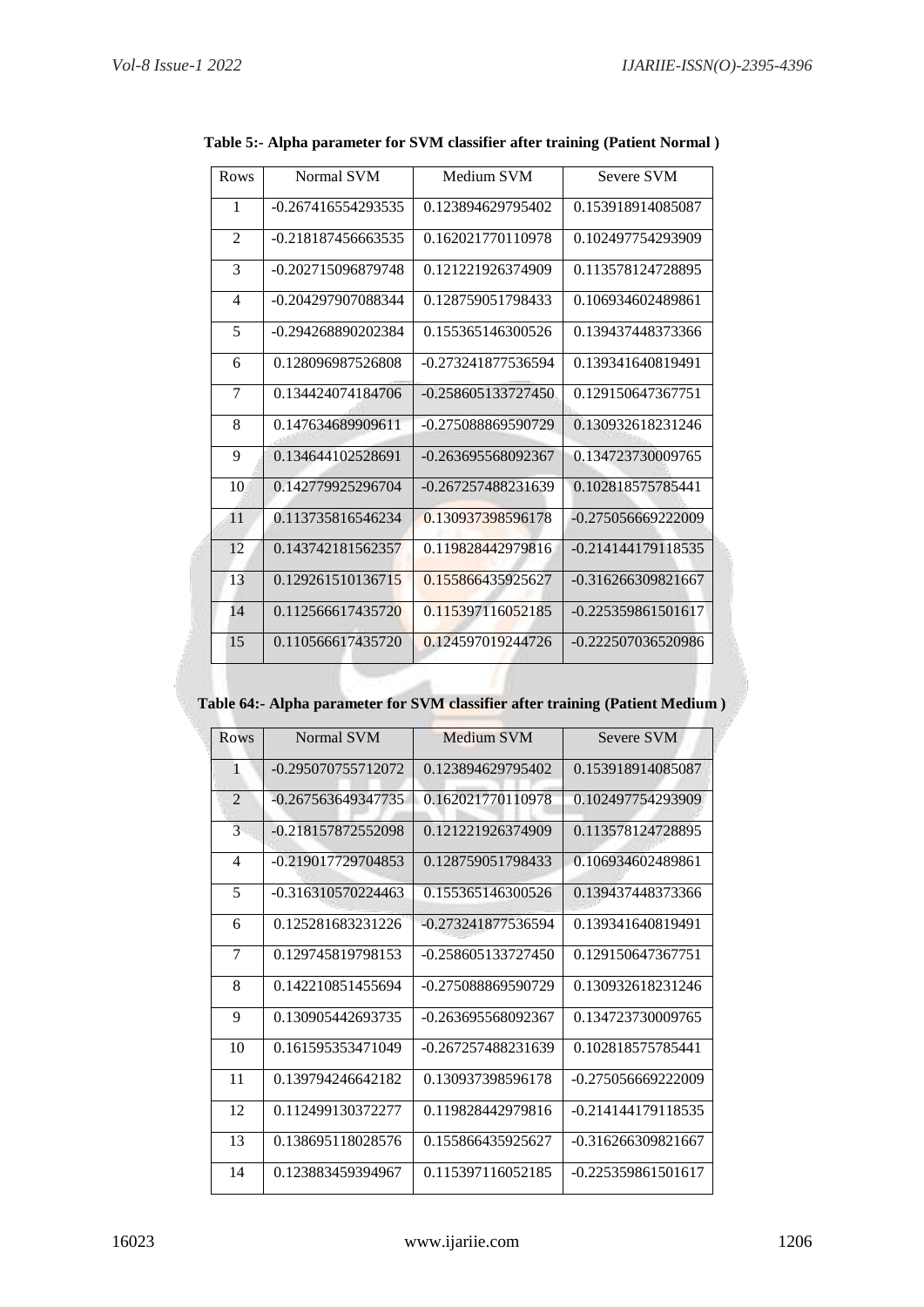| Rows           | Normal SVM           | Medium SVM           | <b>Severe SVM</b>  |
|----------------|----------------------|----------------------|--------------------|
| $\mathbf{1}$   | -0.295070755712072   | 0.123894629795402    | 0.153918914085087  |
| $\overline{2}$ | -0.267563649347735   | 0.162021770110978    | 0.102497754293909  |
| 3              | -0.218157872552098   | 0.121221926374909    | 0.113578124728895  |
| 4              | -0.219017729704853   | 0.128759051798433    | 0.106934602489861  |
| 5              | $-0.316310570224463$ | 0.155365146300526    | 0.139437448373366  |
| 6              | 0.125281683231226    | -0.273241877536594   | 0.139341640819491  |
| 7              | 0.129745819798153    | -0.258605133727450   | 0.129150647367751  |
| 8              | 0.142210851455694    | -0.275088869590729   | 0.130932618231246  |
| 9              | 0.130905442693735    | -0.263695568092367   | 0.134723730009765  |
| 10             | 0.161595353471049    | $-0.267257488231639$ | 0.102818575785441  |
| 11             | 0.139794246642182    | 0.130937398596178    | -0.275056669222009 |
| 12             | 0.112499130372277    | 0.119828442979816    | -0.214144179118535 |
| 13             | 0.138695118028576    | 0.155866435925627    | -0.316266309821667 |
| 14             | 0.123883459394967    | 0.115397116052185    | -0.225359861501617 |
| 15             | 0.111509472453361    | 0.124597019244726    | -0.222507036520986 |

#### **Table 7 5:- Alpha parameter for SVM classifier after training (Patient Severe )**

# **VII TESTING THE CLASSIFIER FROM TRAINING DATABASE**

Testing of the classifier using the training data for the individual cases have been carried out and it is given in the table no.8. The accuracy of the support vector machine classifier is 86.66% and the value is quite satisfactory. The performance mark is tagged for the each of selected training databases.

| Table 8:- Testing classifier from training database |  |  |  |  |  |
|-----------------------------------------------------|--|--|--|--|--|
|-----------------------------------------------------|--|--|--|--|--|

| Patient                     | Severe SVM | Medium SVM | Normal SVM | <b>Actual Patient</b> | Predicted Patient pain | Performance |
|-----------------------------|------------|------------|------------|-----------------------|------------------------|-------------|
|                             | classifier | classifier | classifier | pain category         | category by SVM        | Mark        |
|                             |            |            |            |                       | classifier             |             |
|                             | $\Omega$   | $\Omega$   |            | Normal                | 12.5 to 25             |             |
| $\mathcal{D}_{\mathcal{L}}$ | $\theta$   |            |            | Normal                | 25 to 37.5             |             |
| $\mathcal{F}$               | $\theta$   | $\Omega$   |            | Normal                | 12.5 to 25             |             |
| 4                           | $\Omega$   | $\Omega$   |            | Normal                | 12.5 to $25$           |             |
| $\overline{\mathcal{L}}$    | $\Omega$   |            |            | Normal                | 37.5 to 50             |             |
| 6                           | $\Omega$   |            |            | Medium                | 37.5 to 50             |             |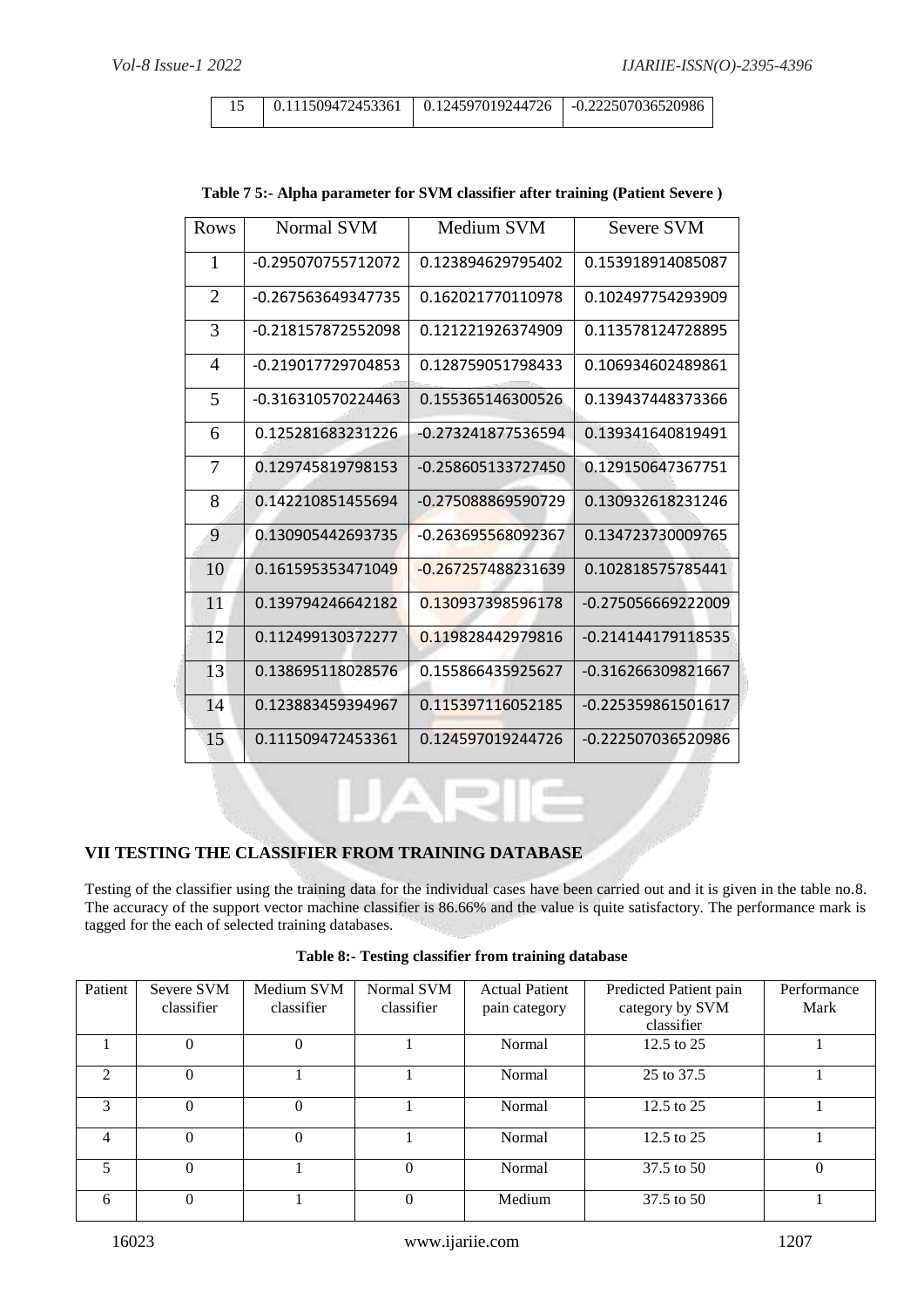|    |          |          | $\Omega$ | Medium | 37.5 to 50  |          |
|----|----------|----------|----------|--------|-------------|----------|
| 8  | $\Omega$ |          | $\Omega$ | Medium | 37.5 to 50  |          |
| 9  | $\Omega$ |          | $\Omega$ | Medium | 37.5 to 50  |          |
| 10 | $\Omega$ |          |          | Medium | 25 to 37.5  | $\Omega$ |
| 11 |          | $\Omega$ | $\Omega$ | Severe | 87.5 to 100 |          |
| 12 |          | 0        | $\Omega$ | Severe | 87.5 to 100 |          |
| 13 |          | $\theta$ | $\Omega$ | Severe | 87.5 to 100 |          |
| 14 |          |          | $\Omega$ | Severe | 50 to 62.5  |          |
| 15 |          | $\Omega$ |          | Severe | 75 to 87.5  |          |

#### **VIII CONCLUSION**

This paper aims to address the method of quantification of pain intensity using Surface EMG based system. It proves that SVM algorithm is an efficient solution to categorize pain intensity. On the basis of obtained result, the SVM algorithm resulted into accuracy of 86.66%. It can be concluded that chronic joint pain recognition using sEMG is a promising alternative to conventional methods. This paper could inspire to use the system as a pain measurement tool in the medical field.

#### IX **ACKNOWLEDGMENT**

The ethical approval for this study has been given by an approval committee comprising Dr. Vaibhav Raje of Mahadeo Orthopaedic Hospital, Islampur, Maharashtra, India and Dr. Chandrakant Pawar of Shashi Clinic, Palus, Maharashtra, India. The authors gratefully acknowledge the support provided by this committee for the ethical approval alongwith their critical suggestions and support for real time database. Authors also appreciate the guidance provided by Dr. Sandeep Bhagwat, Niramay Physiotherapy Clinic, Solapur, Maharashtra, India.

#### REFERENCES

- 1. G. Olmo\*, F. Laterza, L. Lo Presti." Matched wavelet approach in stretching analysis of electrically evoked surface EMG signal", Signal Processing 80, Elsevier, pp 671-684,2000
- 2. Xin Shi, Pengjie Qin , Jiaqing Zhu, Maqiang Zhai, and Weiren Shi3," Feature Extraction and Classification of Lower Limb Motion Based on sEMG Signals", *IEEE Access Volume 8,* pp-132882-132892, July 2020
- 3. J. Mendes, M. Freitas, H. Siqueira, A. Lazzaretti, S. Stevan, and S. Pichorim, " Comparative Analysis Among Feature Selection of sEMG Signal for Hand Gesture Classification by Armband",*IEEE Latin America Transactions, Vol. 18, No. 6*, pp-1135-1143, June 2020
- 4. Somayeh Aftasiabi, Reza Boostani, Mohammad-Ali Masnadi-Shirazi," A Physiological-Inspired Classification Strategy to Classify Five Levels of Pain" *26th National and 4th International Iranian Conference on Biomedical Engineering (ICBME)*,PP 106-111,2019
- 5. Zengyi Qin, Zhenyu Jiang, Jiansheng Chen , Chunhua Hu, and Yu Ma. "sEMG-Based Tremor Severity Evaluation for Parkinson's Disease Using a Light-Weight CNN ", *IEEE Signal Processing Letters, Vol. 26, NO. 4*, 637-641, April 2019
- 6. Wei Song, Qingquan Han, Zhonghang Lin, Nan Yan, Deng Luo , Yiqiao Liao, Milin Zhang , Zhihua Wang, Xiang Xie , Anhe Wang, Yang Chen, and Shuo Bai," Design of a Flexible Wearable Smart sEMG Recorder Integrated Gradient Boosting Decision Tree Based Hand Gesture Recognition",*IEEE Transactions On Biomedical Circuits And Systems, Vol. 13, NO. 6*, PP-1563-1574, December 2019
- 7. Wenjing Du , Olatunji Mumini Omisore, Huihui Li, Kamen Ivanov, Shipeng Han, And Lei Wang, " Recognition of Chronic Low Back Pain During Lumbar Spine Movements Based on Surface",*IEEE Access, Volume 6*, PP 65027-65042, 2018.